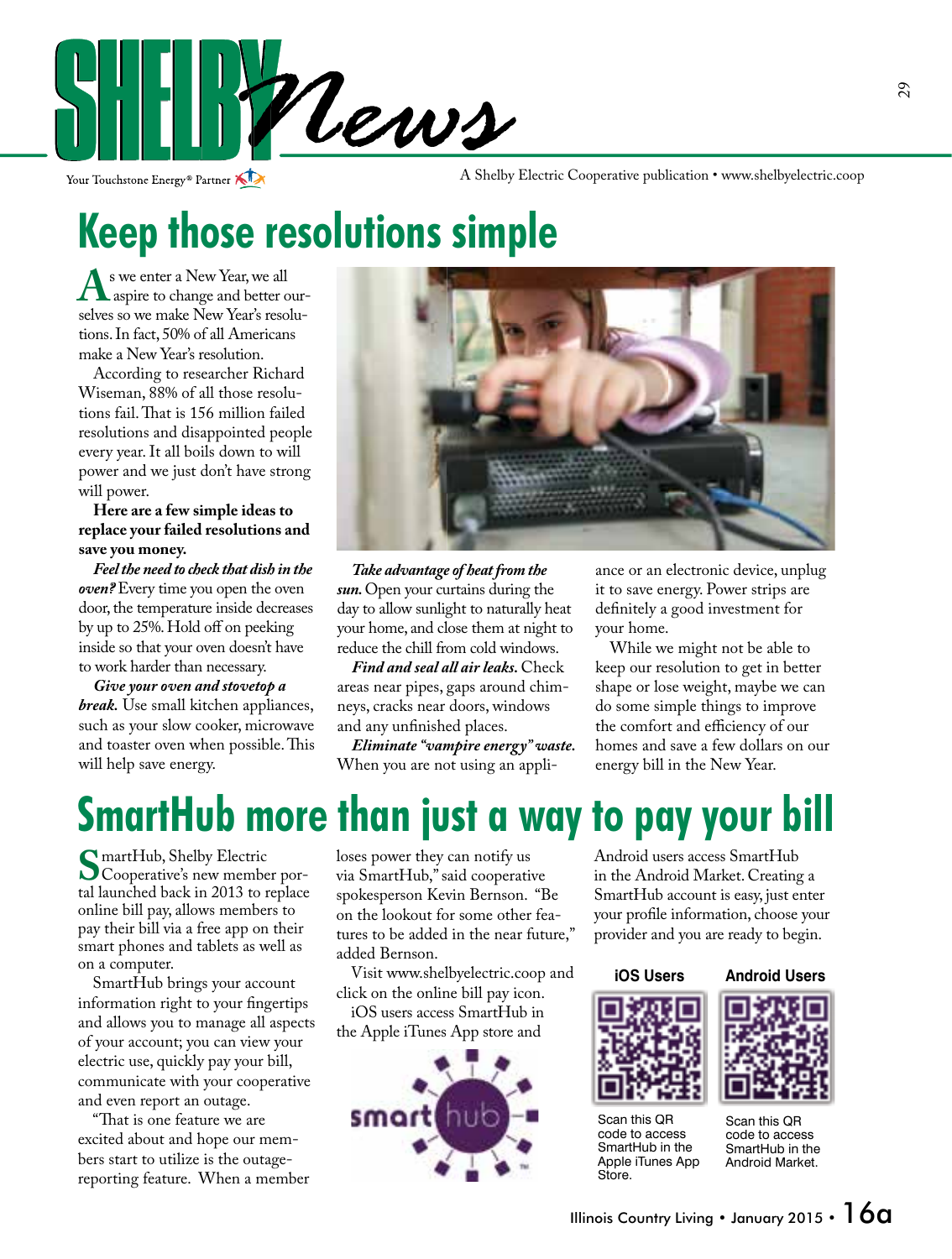

# **Your Power – Your Plan – Your Choice**

 *UPay - a Prepaid Electric Service from Your Cooperative*

### **Real power solutions to fit your way of life.**

Have you ever wished you could take control of your energy consumption? Now you can with *U***Pay**, a prepay energy solution from Shelby Electric Cooperative.

*U***Pay** works best for members wanting to take control of their electric use and monitor consumption. Research has found using the prepaid method of buying electricity can actually save you money by reducing your consumption.

#### *U***Pay allows you to:**

- **Control your energy use and budget**
- **Pay for energy as you use it**
- **Purchase electricity on your schedule**
- **Monitor and reduce energy use**
- **Pay as you go, no monthly bills**
- **Have greater flexibility with seasonal homes**
- **Pay and manage a family member's bill**
- **Control your budget if you are on a fixed income**
- **EXCORDIGHTED CONTROL EXCORDIGHTED AND THE CONSUMPTION ON rental property**
- **Enjoy savings with reduced consumption** *Optional In-Home Display*



*U***Pay** prepay from Shelby Electric Cooperative gives members the control to monitor their electric consumption on a regular basis which allows the member to notice patterns in their day-to-day use. The beauty of the UPay program is that it fits YOUR budget. You can buy enough electricity to last until payday or you can buy enough to last several months. The choice is yours!

Contact Shelby Electric Cooperative to learn more about this prepaid option by calling 1-800-677-2612.

The SEC phone payment and e-bill options for checking or savings accounts will not be made available to members who have had NSF or returned *funds with SEC within the past 12 months.*



P.O. BOX 560 Shelbyville, IL 62565 **Phone: 217-774-3986 Fax: 217-774-3330 www.shelbyelectric.coop twitter.com/YourCoop facebook.com/YourCoop**

**Office Hours:** 7:30 a.m. - 4:30 p.m.



**Energy Efficiency Tip of the Month**



They're out of sight, but don't forget about your air ducts. Taking care of them can save money and energy. Check ducts for air leaks. Take care of minor sealing jobs with heat-approved tape, especially in attics and in vented crawl spaces. Call the pros for major ductwork repairs.

*Source: U.S. Department of Energy*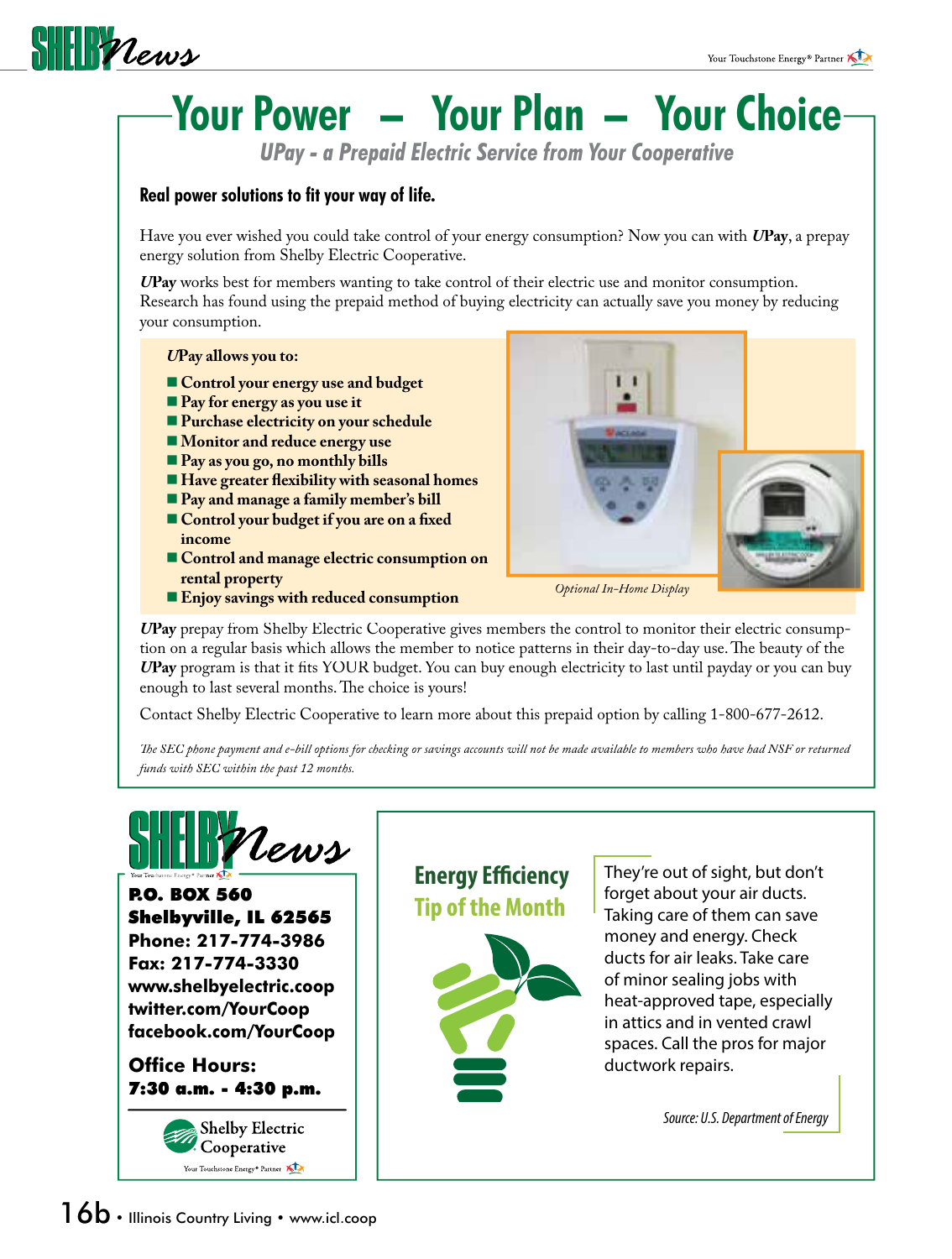

## **Cooperative to phase out of water heater program**

*Cold shower blues…*

The US Department of Energy,<br>
as a part of the National<br>
Appliance Energy Conservation Appliance Energy Conservation Act, issued Final Rule energy efficiency mandates in April 2010. These new updates, which will go into effect April 2015, will require higher Energy Factor ratings on almost all residential gas, electric and oil water heaters.

#### **Let's break this down …**

The coming energy efficiency mandates are pretty intense for all water heaters, but especially for larger (55+ gallons) electric models. When it comes to electricity use in the home, water heating is the 2nd largest energy consumer, accounting for nearly 17% of your home's total electric bill. Nearly 97% of households in the United States heat water using storage-tank hot water heaters (49% electric/48% gas; according to an Energy Star water heater market profile from 2009). Due to the coming mandates, many manufacturers have already ceased production of residential heaters greater than 55 gallons. Those who haven't will do so beginning in April of this year.

 Homeowners who utilize water heaters of 50 gallon or less will be fortunate as several manufacturers have ramped up production of upgraded water heaters in these sizes. Added insulation and technologies have increased efficiency levels to meet new standards in these heaters. As for larger water heaters greater than 50 gallons, homeowners will have to choose between multiple smaller units, switching to gas or a heat-pump water heater when the time comes for replacement.

….And yes, though many of these new technologies will reap savings in energy efficiency, all these added technologies equal greater up-front cost to the end consumer. If you're in the market for a new electric water heater and enjoy the conve-



nience of a tank size greater than 55 gallon – now is the time to buy.

#### **How does this impact Shelby Electric Cooperative? …**

 For many years, Shelby Electric members have been able to participate in a water heater control program. The program allowed members to receive a discounted water heater by allowing the cooperative to "control" the electric load it used during peak alert periods. The program as a whole greatly aids in reducing the cooperative's load during peak use time among residential accounts. Currently, over 600 electric water heaters are in this program at Shelby Electric. Since mandates will inevitably remove these water heaters from the consumer market, Shelby Electric has had to reassess this program. For members currently on the program, SEC will continue to utilize the control functions as long as possible. But as these water heaters age out and different replacements enter the market, eventually the cooperative will phase out utilizing

this form of load-shed as there are currently no program opportunities to utilize other styles of water heaters in conjunction with a load management program.

The cooperative has also sold Marathon water heaters for several years out of our main office (some have utilized the control program while others have not). Due to changes in the manufacture and cost of these water heaters, the cooperative has also elected to stop selling water heaters once our current stock is sold out. For consumers who have purchased Marathon water heaters in the past, warranties will continue to stand for these heaters. Parts carry a 6-year warranty from the date of purchase. Tanks carry a lifetime warranty as long as the original purchaser owns the heater; for tanks in homes that have been sold the warranty is reduced to 15 years from the date of purchase or date of manufacture (whichever is documented).

 Shelby Electric Cooperative will continue to assist members who have purchased water heaters needing warranty replacement. For those with water heaters less than 55 gallon, Marathon will continue to manufacture these water heaters with even higher efficiency ratings to meet the new standard. For water heaters larger in size, warranty replacements will be available as long as these sizes remain in the warehouse. Once larger water heaters are no longer available, similar sizes and commercial grade water heaters will be considered for warranty replacement or a refund will be issued.

Please call the office with any questions regarding your Marathon water heaters and we will assist you. For more information on the Department of Energy's energy efficiency rulings with regard to resistance water heaters visit www.Rheem.com/ ReadywithRheem for informational videos, helpful links and more!